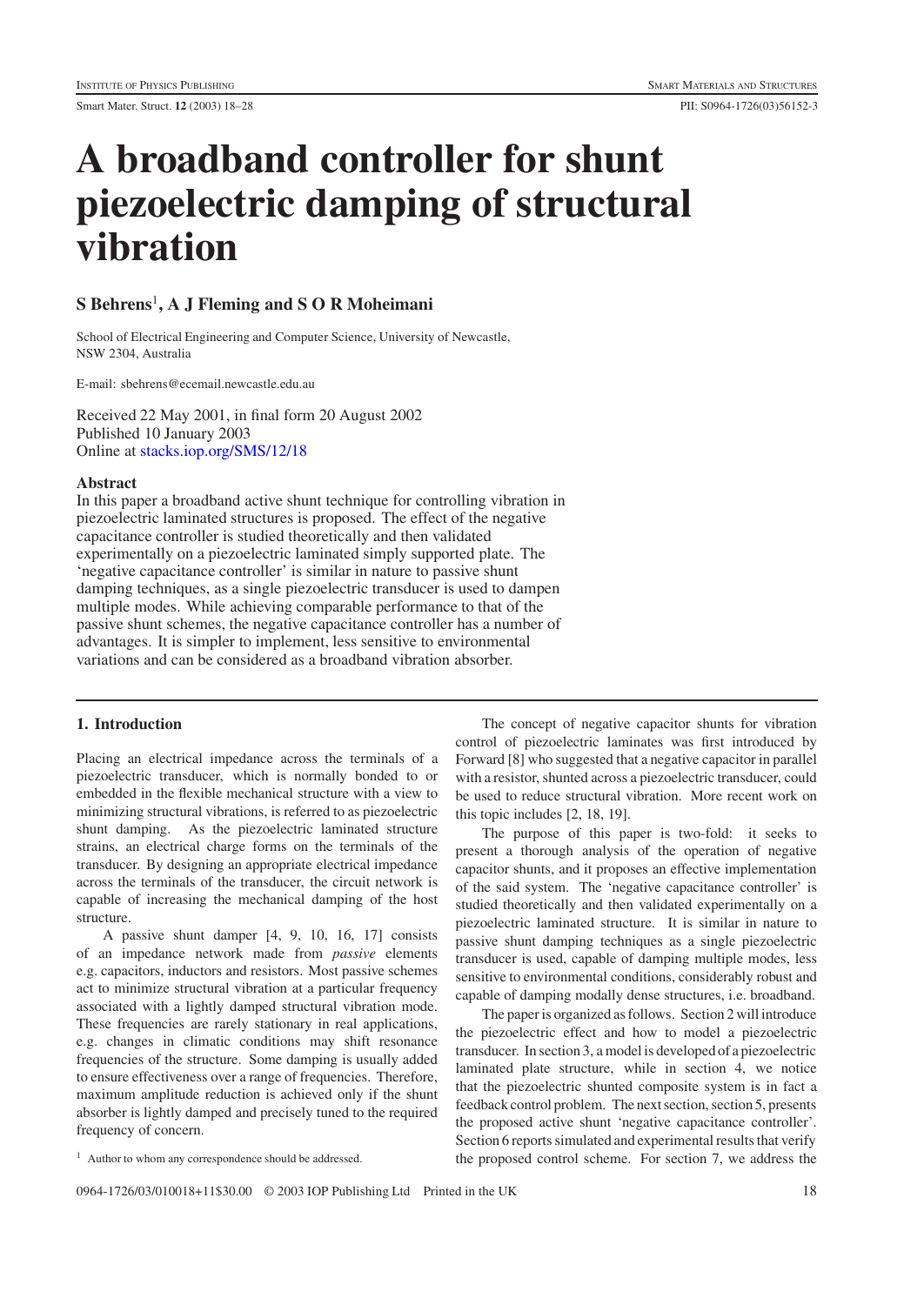

**Figure 1.** (a) Series equivalent model for piezoelectric transducer, and (b) schematic of piezoelectric shunting layer with a shunting impedance *Z* present.

stability and robustness of the closed loop composite system. Finally in section 8, the paper is concluded.

#### **2. Piezoelectric model**

The piezoelectric effect was first discovered in 1880 by Pierre and Jacques Curie, who demonstrated that, when certain crystals were stressed, an electrical charge was produced on the material surface. It was subsequently demonstrated that the converse effect was true. That is, when an electrical field was applied to a piezoelectric material it changed its shape and size. The piezoelectric effect has been observed in a number of natural materials such as quartz crystals and Rochelle salt. However, it can be artificially manufactured, such as barium titanate, polyvinylfluoride (PVDF) and lead zirconate titanate (PZT). The last two materials are commonly used for vibration control.

For vibration control, a thin sliver of piezoelectric material is sandwiched between two conducting layers. This forms a piezoelectric transducer. The transducer is then glued to the surface of the flexible structure using a strong adhesive material. Sometimes the piezoelectric transducer is laminated within the flexible structure.

Piezoelectric transducers behave electrically like a series capacitor–resistor and mechanically like a stiff spring [5]. It is common to model the piezoelectric element as a series capacitor  $C_p$ , resistor  $R_p$  and a strain-dependent voltage source  $V_p$ . This is shown in figure 1(a), where for generality the internal impedance is considered to be  $Z_p(s)$ . Naturally,  $Z(s) = \frac{1}{C_p s} + R_p$ . However, more complex forms of the internal impedance can be allowed. The internal dielectric resistance  $R_p$  is typically within the range 50–100  $\Omega$  and is sometime neglected.

## **3. Dynamics of a piezoelectric laminate plate**

To facilitate in the development of the proposed negative capacitance controller, a mathematical model is developed for a thin flexible plate structure. A popular method for modelling piezoelectric laminate structures is *modal analysis* [13]. Using the modal analysis procedure, the plate transverse deflection at a point with respect to time position function  $w(x, y, t)$  can be

modelled. This function can be expanded as an infinite series, as

$$
w(x, y, t) = \sum_{m=1}^{\infty} \sum_{n=1}^{\infty} W_{mn}(x, y) q_{mn}(t),
$$
 (1)

where  $(x, y) \in \mathcal{R}, \mathcal{R} = \{(x, y) | 0 \leq x \leq L_x, 0 \leq y \leq L_y\},\$  $q_{mn}(t)$  is referred to as the modal displacement or generalized coordinate and  $W_{mn}(x, y)$  is the plate displacement modal amplitude. The mode numbers in the directions of *x* and *y* are represented by *m* and *n*, i.e. for our case  $(m, n)$  =  $(1, 1), (2, 1), (1, 2), (3, 1), (2, 2), (3, 2), \ldots$ 

Consider a thin plate with dimensions of  $L_x \times L_y \times h$  as shown in figure 2. Piezoelectric actuating and shunting layers of dimensions  $L_{px} \times L_{py} \times h_p$  are bonded to the surface of the plate on both sides. The partial differential equation that governs the dynamics of the thin plate is [7, 13]

$$
D\left(\frac{\partial^4 w(x, y, t)}{\partial x^4} + 2\frac{\partial^4 w(x, y, t)}{\partial x^2 y^2} + \frac{\partial^4 w(x, y, t)}{\partial y^4}\right) + \rho \ddot{w}
$$
  
= 
$$
\frac{\partial^2 M_{px}}{\partial x^2} + \frac{\partial^2 M_{py}}{\partial y^2},
$$
 (2)

where the term  $D = \frac{Eh^3}{12(1-v^2)}$  is the flexural rigidity of the plate, and  $M_{px}$  and  $M_{py}$  are defined as the moments generated by the piezoelectric actuating layer per unit length along *x* and *y* directions. For the plate,  $\rho$  represents the mass per unit area, *h* is the thickness, while *E* and ν are the Young's modulus and the Poisson's ratio, respectively.

For a simply supported plate the following boundary conditions hold:

$$
w(0, y, t) = w(L_x, y, t) = 0
$$
  
\n
$$
w(x, 0, t) = w(x, L_y, t) = 0
$$
  
\n
$$
\frac{\partial^2 w(0, y, t)}{\partial x^2} = \frac{\partial^2 w(L_x, y, t)}{\partial x^2} = 0
$$
  
\n
$$
\frac{\partial^2 w(x, 0, t)}{\partial y^2} = \frac{\partial^2 w(L_x, y, t)}{\partial y^2} = 0.
$$
\n(3)

The eigenfunction that satisfies these boundary conditions and the eigenvalue problem can be shown to be a double-sinusoidal function [7], as

$$
W_{mn}(x, y) = \frac{2}{\sqrt{L_x L_y}} \sin\left(\frac{m\pi x}{L_x}\right) \sin\left(\frac{n\pi y}{L_y}\right), \quad (4)
$$

while the natural frequencies  $\omega_{mn}$  of the thin plate with the above boundary conditions satisfy [7]

$$
\omega_{mn} = \sqrt{\frac{D}{\rho}} \left[ \left( \frac{m\pi}{L_x} \right)^2 + \left( \frac{n\pi}{L_y} \right)^2 \right].
$$
 (5)

A common arrangement for the piezoelectric elements is the two-dimensional antisymmetric *wafer* configuration [7]. This configuration assumes that the piezoelectric elements are larger in the *x* and *y* directions compared to the *z* direction, i.e.  $L_{px}$ ,  $L_{py} \gg h_p$ . Since the piezoelectric layers are symmetrical when a voltage is applied across the electrodes of the actuating element, it induces equal surface strains to the plate in the *x* and *y* directions, i.e.  $M_{px} = M_{py}$ .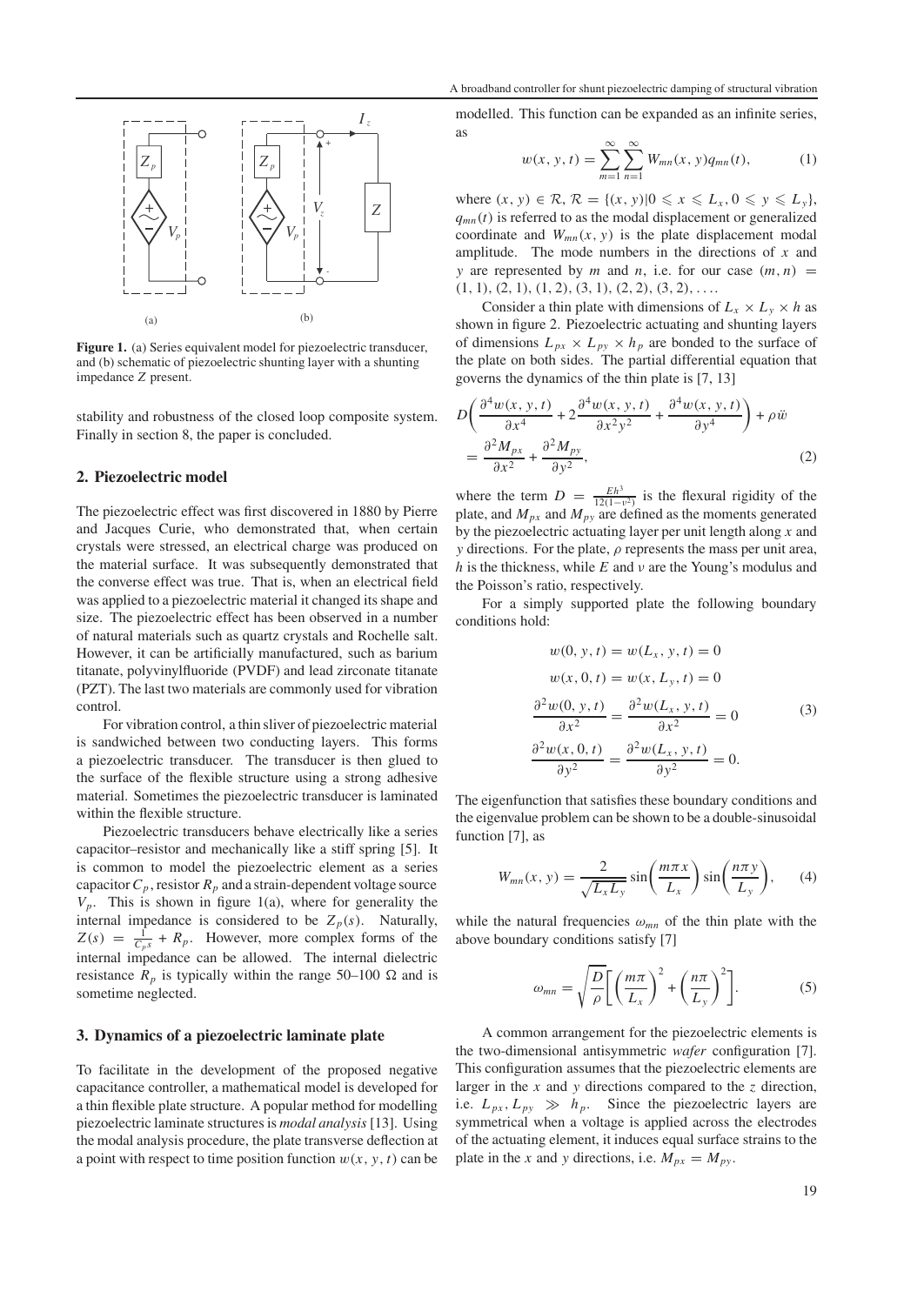

**Figure 2.** A thin simply supported plate with actuating and shunting piezoelectric layers attached.

From the modal analysis solution, the transfer function from the applied disturbance voltage  $V_a(s)$  to the plate deflection  $W(x, y, s)$  can be written as

$$
G_{wv}(s) \triangleq \frac{W(x, y, s)}{V_a(s)} = \frac{C_a}{\rho} \sum_{m=1}^{\infty} \sum_{n=1}^{\infty} \frac{W_{mn}(x, y)\phi_{mn}}{s^2 + 2\zeta_{mn}\omega_{mn}s + \omega_{mn}^2},
$$
(6)

where ζ*mn* is the damping coefficient, which is normally determined experimentally.  $C_a$  is based on the properties of the plate and the piezoelectric actuating layer:

$$
C_a = D K^f \frac{d_{31}}{h_p} \tag{7}
$$

where  $d_{31}$  is the strain constant and  $h_p$  is the thickness of the piezoelectric layer.  $K<sup>f</sup>$  is a geometric constant which depends on the properties of the actuating layer and the plate [7]:

$$
K^{f} = \frac{12E_{p}h_{p}(h_{p} + h)(1 + \nu)}{E_{p}((h + 2h_{p})^{3} - h^{3}) + 24D(1 + \nu)(1 - \nu_{p})}.
$$
 (8)

Here,  $E_p$  and  $v_p$  are the Young's modulus and the Poisson's ratio of the piezoelectric layer. Furthermore, the function term φ*mn* depends on the location of the actuator layer on the plate surface, such that [11]

$$
\phi_{mn} = 2 \frac{m L_y^{1/2}}{n L_x^{3/2}} \left[ \cos \left( \frac{n \pi y_1}{L_y} \right) - \cos \left( \frac{n \pi y_2}{L_y} \right) \right]
$$
  
\n
$$
\times \left[ \cos \left( \frac{m \pi x_2}{L_x} \right) - \cos \left( \frac{n \pi x_1}{L_x} \right) \right]
$$
  
\n
$$
+ 2 \frac{n L_x^{1/2}}{m L_y^{3/2}} \left[ \cos \left( \frac{m \pi x_1}{L_x} \right) - \cos \left( \frac{m \pi x_2}{L_x} \right) \right]
$$
  
\n
$$
\times \left[ \cos \left( \frac{n \pi y_2}{L_y} \right) - \cos \left( \frac{n \pi y_1}{L_y} \right) \right].
$$
 (9)

Note that  $(x_1, x_2)$  and  $(y_1, y_2)$  are the coordinates of a corner of the actuating layer, as shown in figure 2, such that  $x_2 = x_1 + L_{px}$ and  $y_2 = y_1 + L_{py}$ .

The transfer function between the applied voltage  $V_a(s)$ and the shunting layer output voltage  $V_s(s)$ , can also be found as

$$
G_{vv}(s) \triangleq \frac{V_s(s)}{V_a(s)} = \frac{C_s C_a}{\rho} \sum_{m=1}^{\infty} \sum_{n=1}^{\infty} \frac{B_{mn} \phi_{mn}}{s^2 + 2\zeta_{mn}\omega_{mn}s + \omega_{mn}^2},\tag{10}
$$

where [11]

$$
B_{mn} = \frac{\sqrt{L_x L_y}}{mn} \left[ \left( \frac{m}{L_x} \right)^2 + \left( \frac{n}{L_y} \right)^2 \right]
$$
  
 
$$
\times \left[ \cos \left( \frac{m \pi x_1}{L_x} \right) - \cos \left( \frac{m \pi x_2}{L_x} \right) \right]
$$
  
 
$$
\times \left[ \cos \left( \frac{n \pi y_1}{L_y} \right) - \cos \left( \frac{n \pi y_2}{L_y} \right) \right].
$$
 (11)

Using the same assumptions as the actuating layer, the shunting layer geometric constant  $C_s$  can be determined as

$$
C_s = -\left(\frac{h}{2} + h_p\right) \left(\frac{k_{31}^2}{g_{31}C_p}\right),\tag{12}
$$

where  $k_{31}$  is the electromechanical coupling factor,  $g_{31}$  is the stress voltage coefficient, and  $C_p$  is the capacitance of the shunting piezoelectric layer.

With reference to figure 2, we can also derive the following two transfer functions if a point force disturbance  $F(x, y, s)$ is applied to the plate structure, as [1, 2]

$$
G_{vf}(s) \triangleq \frac{V_s(s)}{F(x, y, s)} = \sum_{m=1}^{\infty} \sum_{n=1}^{\infty} \frac{B_{mn} F_{mn}(x, y)}{s^2 + 2\zeta_{mn}\omega_{mn}s + \omega_{mn}^2},
$$
\n(13)

and

$$
G_{wf}(s) \triangleq \frac{W(x, y, s)}{F(x, y, s)} = \sum_{m=1}^{\infty} \sum_{n=1}^{\infty} \frac{W_{mn}(x, y) F_{mn}(x, y)}{s^2 + 2\zeta_{mn}\omega_{mn}s + \omega_{mn}^2}.
$$
\n(14)

When designing shunt impedance, we may be interested only in a particular bandwidth. For obvious reasons, the infinite-order models produced by the modal analysis technique may not be suitable. Thus, an alternative method has been introduced in [3] where  $G_{wv}$  and  $G_{vv}$  have a low pass roll-off term. Therefore, we have the following modified transfer functions:

$$
G_{wv}(s) \triangleq \frac{W(x, y, s)}{V_a(s)} = \frac{C_a}{\rho} \sum_{m=1}^{M} \sum_{n=1}^{N} \frac{W_{mn}(x, y)\phi_{mn}}{s^2 + 2\zeta_{mn}\omega_{mn}s + \omega_{mn}^2} + \frac{K_{opt}^w \omega_c^2}{s^2 + 2\zeta_c \omega_c s + \omega_c^2},
$$
(15)

20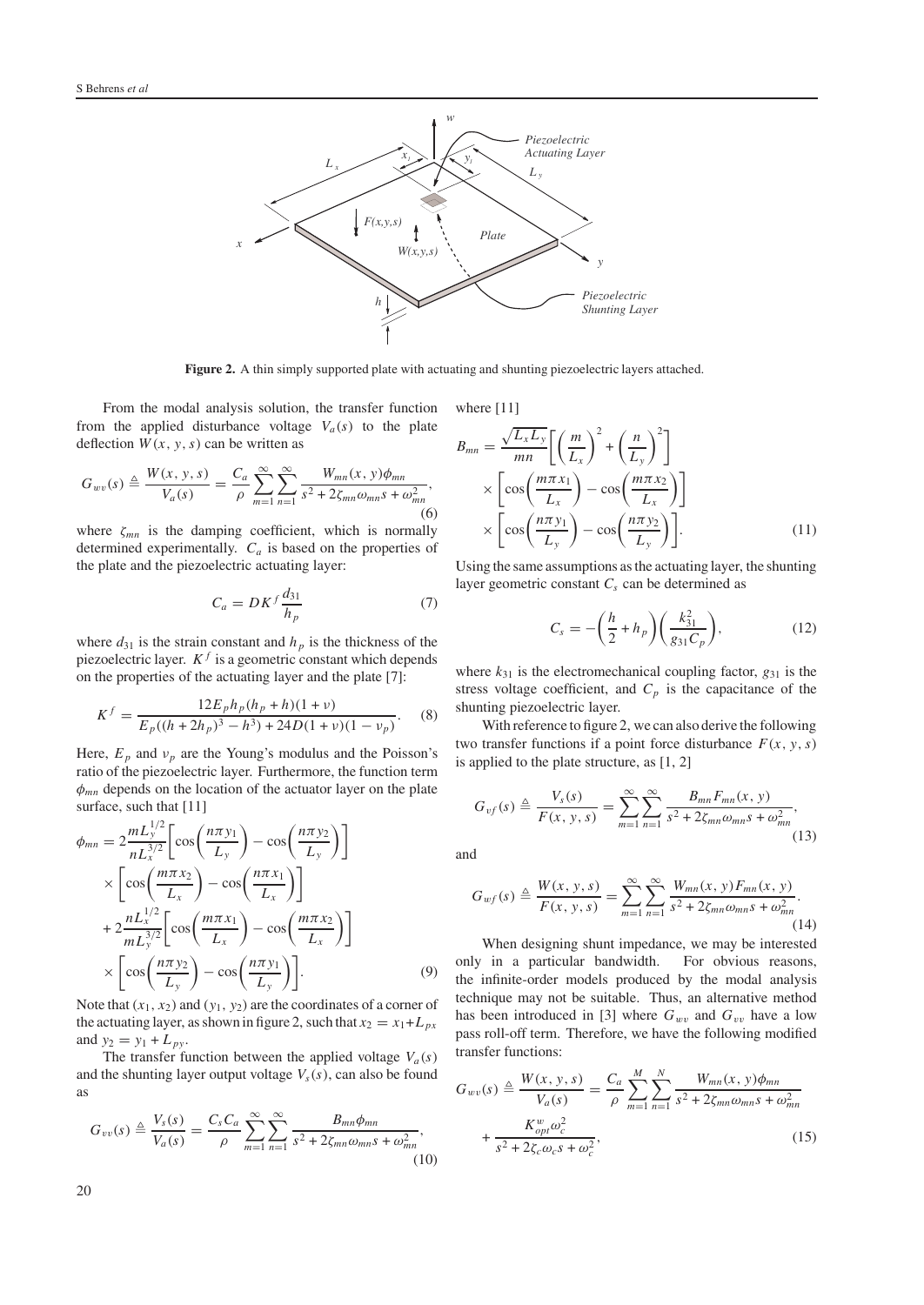$$
G_{vv}(s) \triangleq \frac{V_s(s)}{V_a(s)} = \frac{C_s C_a}{\rho} \sum_{m=1}^{M} \sum_{n=1}^{N} \frac{B_{mn} \phi_{mn}}{s^2 + 2\zeta_{mn} \omega_{mn}s + \omega_{mn}^2} + \frac{K_{opt}^v \omega_c^2}{s^2 + 2\zeta_c \omega_c s + \omega_c^2},
$$
(16)

where  $\zeta_c$  was assumed to be some damping and the cutoff frequency  $\omega_c$  was chosen to  $\omega_c \gg \max(\omega_{mn})$ . The DC feedthrough terms  $K_{opt}^w$  and  $K_{opt}^v$  are the zero-frequency correction terms introduced in [3, 14, 15].

### **4. Modelling the composite system**

Consider figure 1(b), where a piezoelectric patch is shunted by an impedance  $Z(s)$ . Hence, the current–voltage relationship corresponding to the impedance can be represented as

$$
V_z(s) = I_z(s)Z(s),\tag{17}
$$

where  $V_z(s)$  is the voltage across the impedance, and  $I_z(s)$  is the current flowing through the impedance  $Z(s)$ . Applying Kirchhoff's voltage law to the circuit shown in figure 1(b), we obtain the following relationship for  $V_z(s)$ , in terms of  $V_p(s)$ and  $I_z(s)$ :

$$
V_z(s) = V_p(s) - Z_p(s)I_z(s),
$$
\n(18)

where  $V_p(s)$  is the voltage induced from the electromechanical coupling effect [9] and  $Z_p(s)$  is the internal impedance of the piezoelectric element. For an 'ideal' piezoelectric transducer,  $Z_p(s) = \frac{1}{C_p s}$ . However, to account for the dielectric losses we may add a resistive term to  $Z_p(s)$ , i.e.  $Z_p(s) = \frac{1}{C_ps} + R_p$ . Using  $(17)$  and  $(18)$ , we obtain

$$
V_z(s) = \frac{Z(s)}{Z(s) + Z_p(s)} V_p(s).
$$
 (19)

Now, assume that the structure is disturbed by a voltage  $V_{in}(s)$ , which is applied to the actuating layer and some impedance is attached to the piezoelectric terminals, then the overall linear relationship is [1, 2]

$$
V_p(s) = G_{vv}(s)V_{in}(s) - G_{vv}V_z(s), \tag{20}
$$

where  $G_{vv}(s)$  is the open loop transfer function from  $V_s(s)$ to  $V_a(s)$ . Note that  $V_s(s)$  is dynamically equivalent to  $V_p(s)$ when no load is applied across the terminals of the shunting piezoelectric layer, i.e.  $V_p(s) = G_{vv}(s) V_{in}(s)$  for  $Z(s) = \infty$ .

By substituting (19) into the above equation,  $V_p(s)$  is found to be

$$
V_p(s) = G_{vv}(s)V_{in}(s) - G_{vv}(s)\frac{Z(s)}{Z(s) + Z_p(s)}V_p(s).
$$

Using simple algebra, the closed loop transfer function relating  $V_p(s)$  to  $V_{in}(s)$  can be found as [1, 2]

$$
\hat{G}_{vv}(s) \triangleq \frac{V_p(s)}{V_{in}(s)} = \frac{G_{vv}(s)}{1 + G_{vv}(s)K(s)},
$$
(21)

where the effective controller  $K(s)$  is

$$
K(s) = \frac{Z(s)}{Z(s) + Z_p(s)}.
$$
 (22)

Note that the following relationship can also be derived for the displacement at a given location  $W(x, y, s)$  to  $V_{in}(s)$  [1, 2]:

$$
\hat{G}_{vw}(s) \triangleq \frac{W(x, y, s)}{V_{in}(s)} = \frac{G_{wv}(s)}{1 + G_{vv}(s)K(s)}.
$$
 (23)

From equations  $(21)$ – $(23)$  it can be observed that shunt damping of a piezoelectric transducer is indeed a feedback control problem. Therefore, it should be possible to use feedback control techniques to determine an appropriate shunting impedance.

Aside, assuming  $Z(s) = \infty$ , we can define the following transfer functions, as

$$
G_{vf}(s) \triangleq \frac{V_s(s)}{F(x, y, s)}\Big|_{V_{in}(s)=0}
$$
  
\n
$$
G_{wf}(s) \triangleq \frac{W(x, y, s)}{F(x, y, s)}\Big|_{V_{in}(s)=0}
$$
  
\n
$$
G_{vv}(s) \triangleq \frac{V_s(s)}{V_a(s)}\Big|_{F(x, y, s)=0}
$$
  
\n
$$
G_{wv}(s) \triangleq \frac{W(x, y, s)}{V_a(s)}\Big|_{F(x, y, s)=0}.
$$

If the host structure is disturbed simultaneously by a point force  $F(x, y, s)$  and a voltage  $V_{in}(s)$ , assuming  $Z(s) = \infty$ , we may write

$$
V_p(s) = G_{vf}(s)F(x, y, s) + G_{vv}(s)V_{in}(s).
$$
 (24)

Now, assuming the piezoelectric patch is shunted by some impedance  $Z(s)$ , the above expression for  $V_p(s)$  becomes

$$
V_p(s) = G_{vf}(s)F(x, y, s) - G_{vv}(s)K(s)V_p(s) + G_{vv}(s)V_{in}(s).
$$
\n(25)

Therefore, the voltage in terms of  $V_p(s)$  is

$$
V_p(s) = \frac{G_{vf}(s)}{1 + K(s)G_{vv}} F(x, y, s) + \frac{G_{vv}(s)}{1 + K(s)G_{vv}} V_{in}(s), \tag{26}
$$

and the displacement  $W(x, y, s)$  is

$$
W(x, y, s) = \frac{G_{wf}(s)}{1 + K(s)G_{vv}(s)} F(x, y, s)
$$
  
+ 
$$
\frac{G_{wv}(s)}{1 + K(s)G_{vv}(s)} V_{in}(s)
$$
 (27)

where  $G_{wf}(s) \triangleq G_{vf}(s)G_{wv}(s)$ . A summary of the system block diagrams for both equations (26) and (27) is shown in figure 3.

#### **5. Developing the negative capacitance controller**

In this section we develop a class of high-performance broadband shunt controllers for vibration control of piezoelectric laminates. Consider the closed loop transfer function  $G_{vv}(s)$ , from equation (21), as

$$
\hat{G}_{vv}(s) = \frac{G_{vv}(s)}{1 + G_{vv}(s)K(s)},
$$
\n(28)

with the effective controller

$$
K(s) = \frac{Z(s)}{Z(s) + Z_p(s)},
$$
\n(29)

21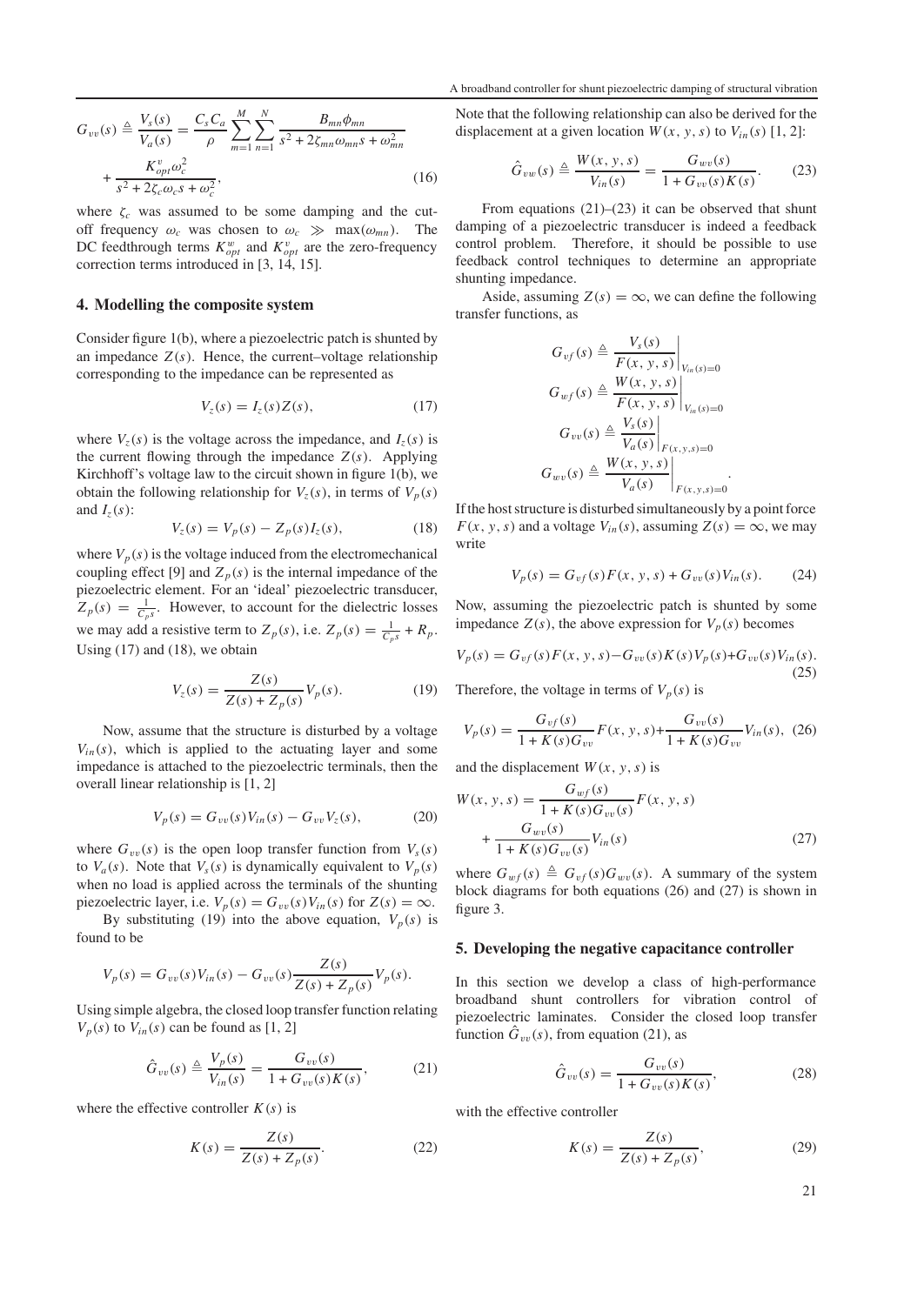



**Figure 3.** Composite system transfer function block diagram: (a) represents equation (26) and (b) represents equation (27).

where  $Z_p(s) = \frac{1}{C_p s} + R_p$ . Note that the dielectric resistance  $R_p$  has been added for the sake of completeness. After straightforward manipulations, we obtain the following modified expression for  $\hat{G}_{vv}(s)$ , as

$$
\hat{G}_{vv}(s) = \frac{G_{vv}(s)[Z(s) + Z_p(s)]}{Z(s) + Z_p(s) + Z(s)G_{vv}(s)}.
$$
(30)

The modified closed loop transfer function (30) can be reduced to zero by selecting the optimal shunt impedance  $Z_{opt}(s) = -Z_p(s)$ . That is,  $Z_{opt}(s) = -\frac{1}{C_p s} - R_p$ . It should be noted that  $Z_{opt}(s)$  is not a realizable network as it creates an undamped electrical resonance, or alternatively, requires that the shunted piezoelectric transducer has an infinite stiffness. However,  $Z_{opt}(s)$  can be approximated, reasonably closely, within a specific bandwidth. Figure 4 demonstrates an effective way of achieving this objective. The figure shows the proposed 'negative capacitance controller' connected to the terminals of the lossless piezoelectric element. Since the dielectric resistance  $R_p$  is significantly smaller than the impedance of the capacitor within the frequency range of interest, we can safely assume that  $Z_p(s) = \frac{1}{C_p s}$ .

If  $Z(s)$  is chosen to be  $-\frac{1}{Cs} + R$ , then  $Z(s)$  will have the following impedance transfer function:

$$
Z(s) = \frac{RCs - 1}{Cs}.\tag{31}
$$

Substituting (31) in (29), the effective controller  $K(s)$ becomes

$$
K(s) = \frac{s - \frac{1}{RC}}{s + \frac{1}{RC}(\frac{C}{C_p} - 1)}.
$$
 (32)

As we wish to work with a stable controller  $K(s)$ , we need to ensure that the capacitance *C* is chosen to be larger than



**Figure 4.** Proposed negative capacitance controller with appropriate damping resistance.



**Figure 5.** Piezoelectric laminated simply supported plate structure.

the capacitance of the piezoelectric transducer, i.e.  $C > C_p$ . In practice the equivalent electrical model of the piezoelectric element does not fully describe the piezoelectric dynamics, i.e. the electrical model contains some uncertainty. To deal with this uncertainty, *C* has to be chosen conservatively.

#### **6. Simulation and experimental verification**

#### *6.1. Simply supported plate apparatus*

Experiments were carried out at the Laboratory for Dynamics and Control of Smart Structures<sup>2</sup>. A photograph of the piezoelectric laminated plate structure is shown in figure 5. The experimental plate is of uniform thickness and experimentally pinned at all edges. A pair of piezoelectric ceramic patches are attached symmetrically to either side of the plate surface in a collocated manner, as shown in figure 2. One patch is used as the actuating layer and the other as the shunting layer. Dimensions of the plate and physical properties of the piezoelectric layers are summarized in tables 1 and 2, respectively. For a detailed description of the apparatus, the reader is referred to [11].

When observing the dynamics of a structure, it is common practice to consider the transfer function between the displacement at any point on the structure and the actuator

<sup>2</sup> http://rumi.newcastle.edu.au/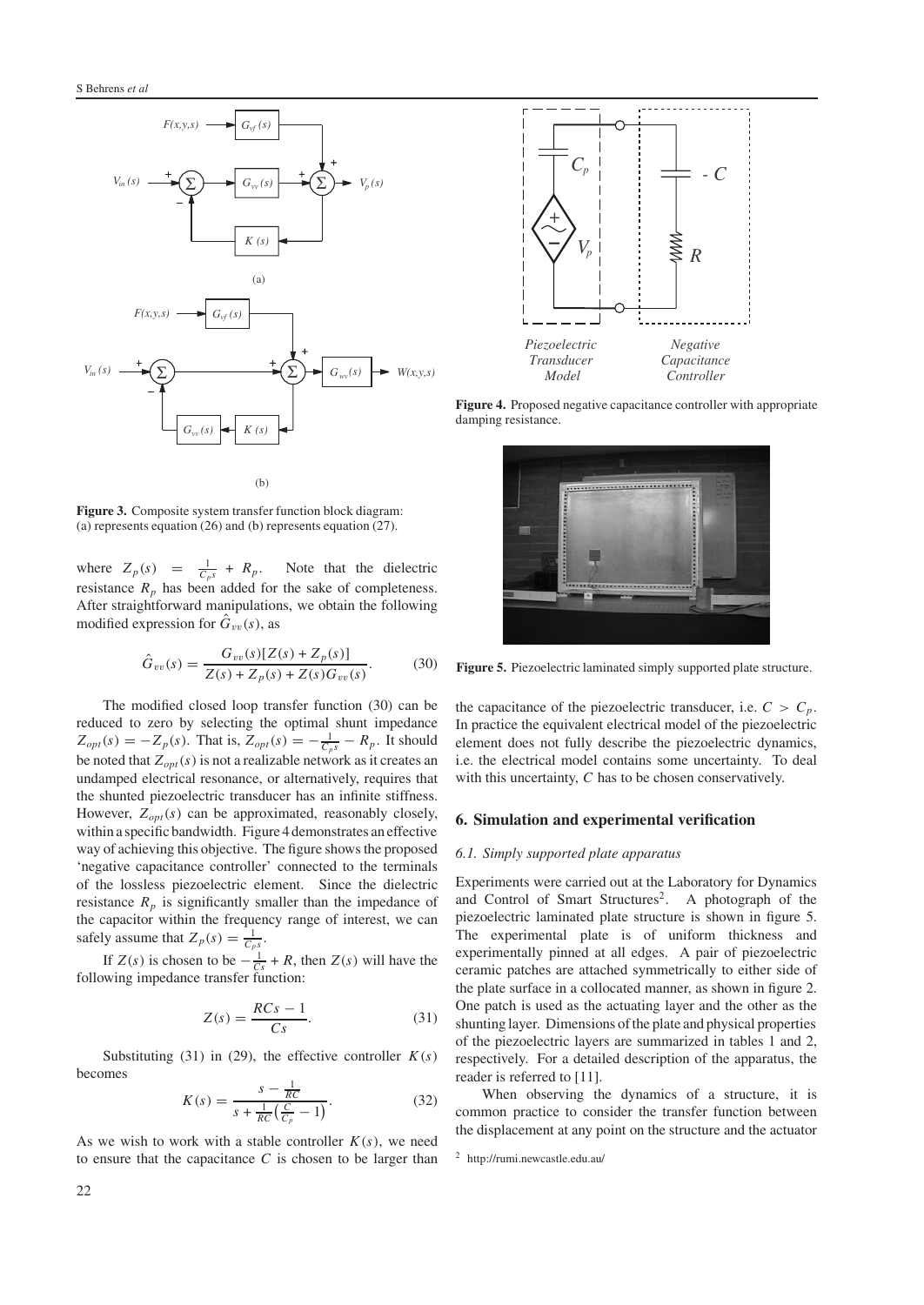

**Figure 6.** Experimental  $(- \cdot -)$  and modelled  $(\cdot - \cdot)$  frequency response of (a)  $|G_{vv}(s)|$  and (b)  $|G_{vv}(0.2, 0.2, s)|$ .

**Table 1.** Parameters of the simply supported plate.

| Name                                      | Symbol        | Unit  |
|-------------------------------------------|---------------|-------|
| Length $(m)$                              | $L_{r}$       | 0.8   |
| Length $(m)$                              | $L_{v}$       | 0.6   |
| Thickness (m)                             | h             | 0.004 |
| Young's modulus $(10^9 \text{ N m}^{-2})$ | E             | 65    |
| Poisson's ratio                           | $\mathcal{V}$ | 0.3   |
| Mass/unit area (kg m <sup>-2</sup> )      |               | 10.6  |

disturbance voltage  $G_{ww}(s)$ . Also, the dynamics between the shunting piezoelectric voltage and the actuator voltage  $G_{vv}(s)$ .

The displacement and voltage frequency responses,  $G_{wv}(s)$  and  $G_{vv}(s)$ , are measured using a Polytec laser scanning vibrometer (PSV-300) and a Hewlett Packard spectrum analyzer (35670A). In both cases, a swept sine excitation is applied to the actuating piezoelectric layer as a disturbance. The frequency response of the experimental system and identified model are shown in figure 6. It can be observed that the identified model is a good representation of the true system for the first six modes of interest.

#### *6.2. Simulated results*

In order to find an appropriate value for resistor *R*, an optimization approach is proposed [3]. The  $H_2$  norm of the composite system  $\hat{G}_{wv}(s)$  is minimized for the first six structural modes. This requires a solution to the following constrained optimization problem to be found:

$$
R^* = \arg\min_{R>0} \|\hat{G}_{wv}(0.2, 0.2, s)\|_2 \tag{33}
$$

where  $\hat{G}_{wv}(0.2, 0.2, s)$  is the shunt transfer function from the applied disturbance voltage  $V_{in}(s)$  to the deflection  $W(x, y, s)$ at a point  $x = y = 0.2$  m on the plate surface. Note for our case

*C* was chosen to be 485 nF, since the measured piezoelectric capacitance is  $C_p = 471$  nF.

Using a line search algorithm, a local minimum was found at  $R^* = 80.2 \Omega$ . Figure 7 shows the  $H_2$  norm cost surface which contains a minima at *R*<sup>∗</sup>. Since the optimization is performed on a single variable, finding a minimum is generally a straightforward problem and can be done by inspecting figure 7.

Using  $C = 485$  nF and  $R^* = 80.2 \Omega$ , simulations of open loop  $G_{wv}(0.2, 0.2, s)$  and closed loop  $\hat{G}_{wv}(0.2, 0.2, s)$  show that the structural modes of the plate have been considerably dampened, as shown in figure 8. From figure 9, we can observe that the poles of the compound system have been pushed further to the left. By shifting the poles to the left we have effectively added damping to the mechanical system, and therefore we have minimized the vibration of the structure. From figure 9, we can foresee that the controller has a localized effect on the closed loop poles.

#### *6.3. Implementing a negative capacitance*

The main question here is how may a negative capacitance circuit be implemented? To answer this question consider figure 10. The circuit shown is one of a general class of circuits known as a *negative impedance converter* (NIC) [6, 12]. The input impedance  $Z_{in}(s)$  is equivalent to

$$
Z_{in}(s) = -\frac{R_1}{R_2} Z_L.
$$
 (34)

Thus, if  $Z_L = \frac{1}{Cs}$  then  $Z_{in}(s) = -\frac{R_1}{R_2} \frac{1}{Cs}$ . We can create a negative capacitance, which scales  $Z_L$  by the ratios of the resistors  $R_1$  and  $R_2$ , i.e. a transconductance gain.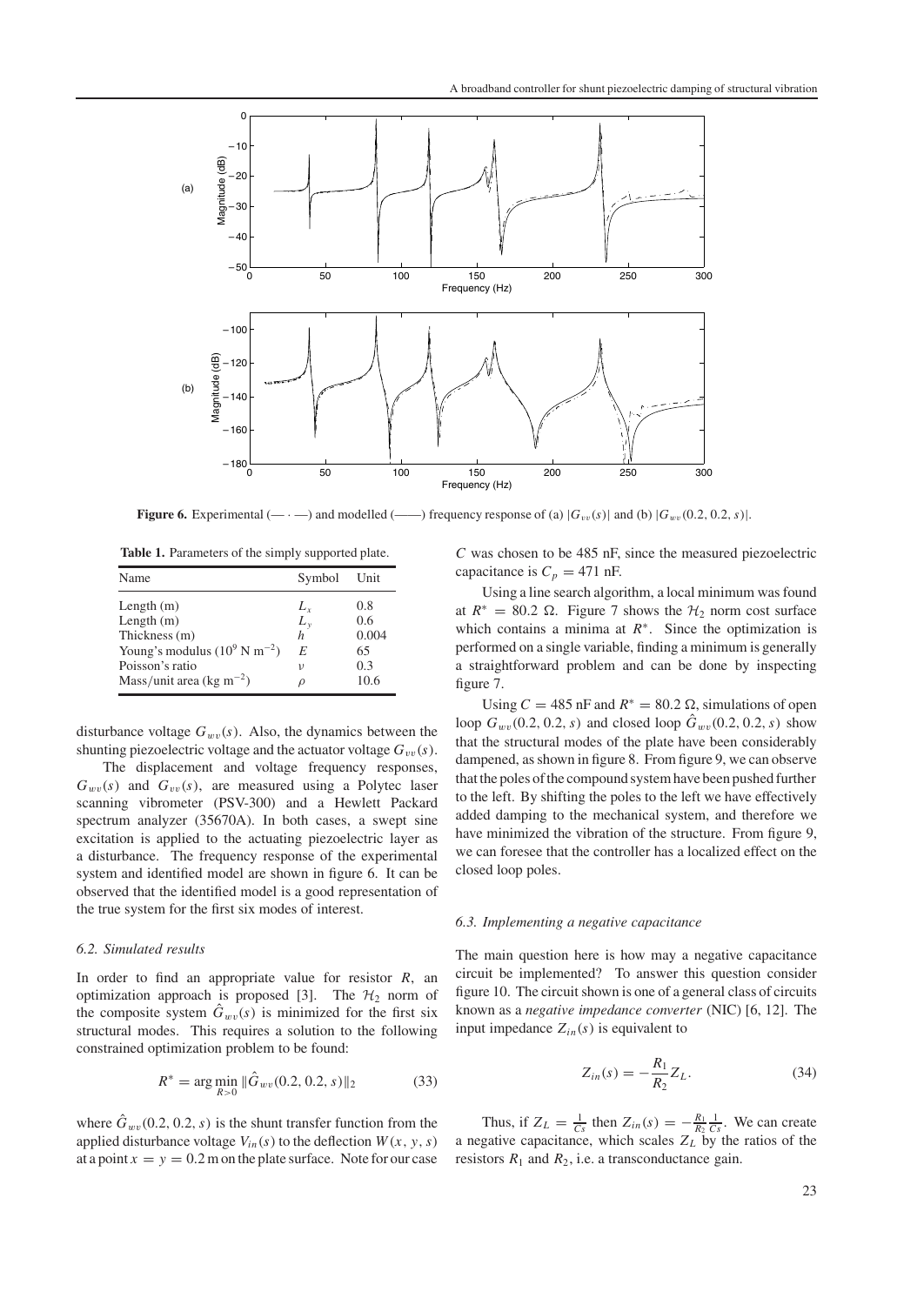

**Figure 7.**  $\|\hat{G}_{wv}(0.2, 0.2, s)\|_2$  versus resistance  $R(\Omega)$ .



**Figure 8.** Simulated response:  $|G_{ww}(0.2, 0.2, s)|$  system  $(- \cdot -)$  and  $|\hat{G}_{ww}(0.2, 0.2, s)|$  system  $(- \cdot -)$ .

**Table 2.** Piezoelectric transducer parameters.

| Name                                                                                                                                                                                                                                                                                                                                                     | Symbol                                                                                                       | Unit                                                                                  |
|----------------------------------------------------------------------------------------------------------------------------------------------------------------------------------------------------------------------------------------------------------------------------------------------------------------------------------------------------------|--------------------------------------------------------------------------------------------------------------|---------------------------------------------------------------------------------------|
| Location $x$ direction $(m)$<br>Location $y$ direction $(m)$<br>Length $(m)$<br>Thickness (m)<br>Capacitance $(10^{-9} F)$<br>Young's modulus $(10^9 \text{ N m}^{-2})$<br>Poisson's ratio<br>Strain constant $(10^{-12} \text{ m V}^{-1})$<br>Electromechanical coupling factor<br>Stress constant/voltage coefficient $(10^{-3}$ V m N <sup>-1</sup> ) | $x_1$<br>$y_1$<br>$L_{px}L_{py}$<br>$h_n$<br>$C_p$<br>$E_p^{'}$<br>$v_p$<br>$d_{31}$<br>$k_{31}$<br>$g_{31}$ | 0.1536<br>0.1418<br>0.0724<br>0.00191<br>471<br>62<br>0.3<br>$-320$<br>0.44<br>$-9.5$ |
|                                                                                                                                                                                                                                                                                                                                                          |                                                                                                              |                                                                                       |

## *6.4. Experimental verification*

The proposed negative capacitance controller, shown in figure 11, was constructed using the appropriate components,

as tabulated in table 3. Construction of the active shunt circuit incorporated a Burr-Brown OPA445 high voltage operational amplifier. Note that an additional resistor  $\hat{R}$ <sup>n</sup> was placed in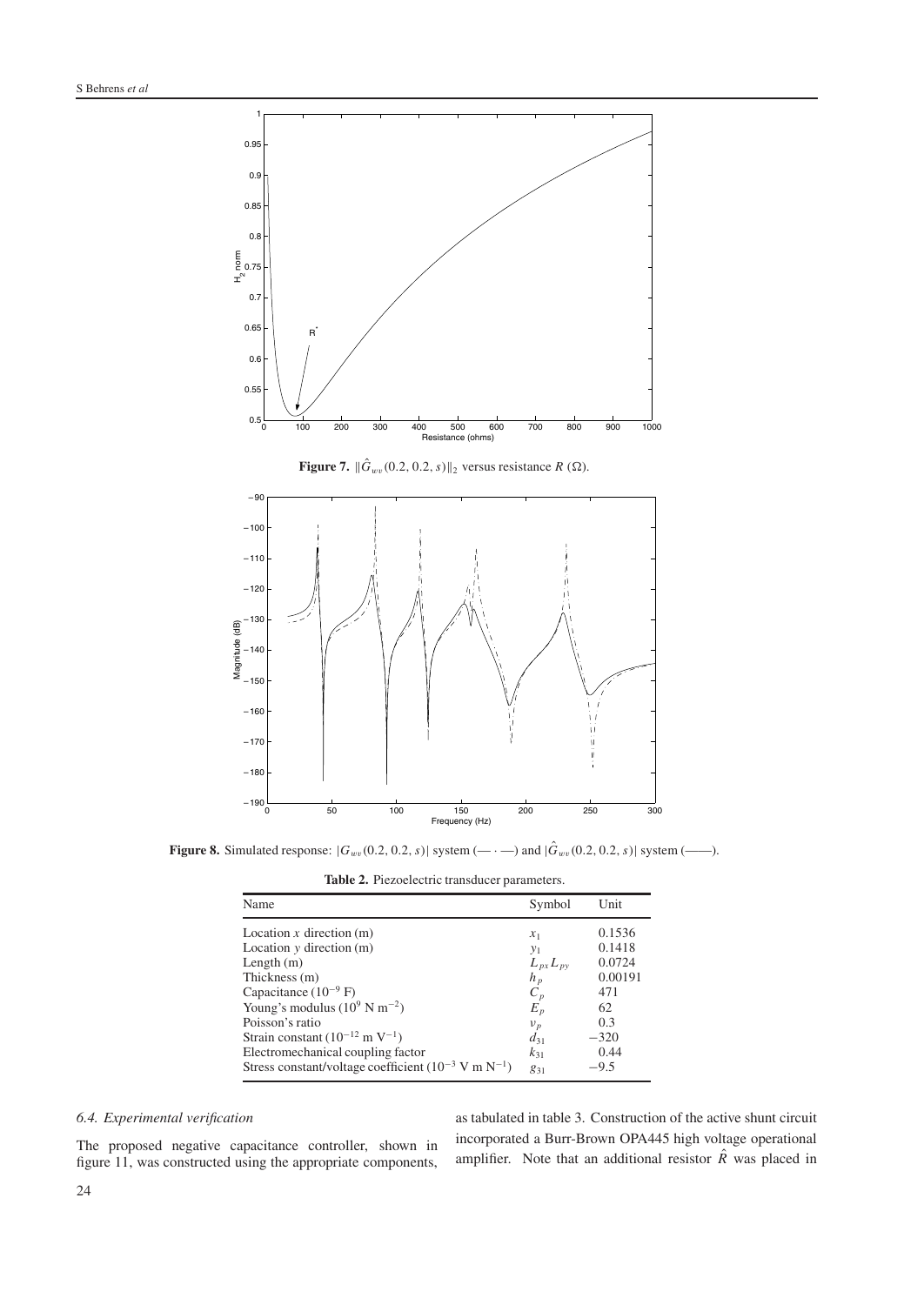

**Figure 9.** Simulated open loop (◦) and closed loop ( $\times$ ) poles of the plate structure.



**Figure 10.** Example of a negative impedance converter.

Table 3. Parameters of negative capacitance circuit.

| Circuit component                | Value |
|----------------------------------|-------|
| $R_1R_2$ (k $\Omega$ )           | 10    |
| $\hat{R}$ (M $\Omega$ )<br>C(nF) | 485   |
| $R(\Omega)$                      | 80    |

parallel to the capacitor *C* to increase the leakage of the capacitor. This is undesirable, but necessary, due to the bias currents flowing from the non-ideal operational amplifier. The parallel resistor and capacitor effectively acts like a high pass filter allowing bias currents to flow to ground, thus preventing the capacitor from acquiring a DC charge.

Now, the experimental negative impedance is  $Z_{in}(s)$  =  $-\frac{R_1}{R_2} \frac{\hat{R}}{\hat{R}Cs+1}$  and if we assume that  $R_1 = R_2$  the experimental impedance  $\tilde{Z}(s)$  can be written as

$$
\tilde{Z}(s) = \frac{Rs + \frac{1}{C}(\frac{R}{\hat{R}} - 1)}{s + \frac{1}{\hat{R}C}}.
$$
\n(35)



**Figure 11.** Experimental negative capacitance controller.

Therefore, the effective controller  $\tilde{K}(s)$  is

$$
\tilde{K}(s) = \frac{s^2 + \frac{(R - \hat{R})}{R\hat{R}C}s}{s^2 + \frac{RC_p + \hat{R}(C - C_p)}{R\hat{R}CC_p}s + \frac{1}{R\hat{R}CC_p}}.
$$
(36)

Both equations (35) and (36) are stable, if  $C > C_p$  and  $\hat{R}\gg R>0.$ 

Using the described circuit, shown in figure 11, the active shunting is now applied to the piezoelectric laminated simply supported plate. A swept sine voltage was applied to the actuator layer as a disturbance and the closed loop frequency response,  $\hat{G}_{wv}(0.2, 0.2, s)$ , was obtained using the Polytec laser scanning vibrometer (PSV-300).

Figure 12 compares the open loop  $|G_{wv}(0.2, 0.2, s)|$ and closed loop  $|\hat{G}_{wv}(0.2, 0.2, s)|$  responses. Experimental resonant amplitudes for the first to sixth modes were successfully reduced by 5.8, 20.1, 18.2, 3.8, 16.7 and 17.2 dB. From theoretical simulations, resonant amplitudes were expected to decrease by 6.8, 22.8, 20.1, 6.2, 19.6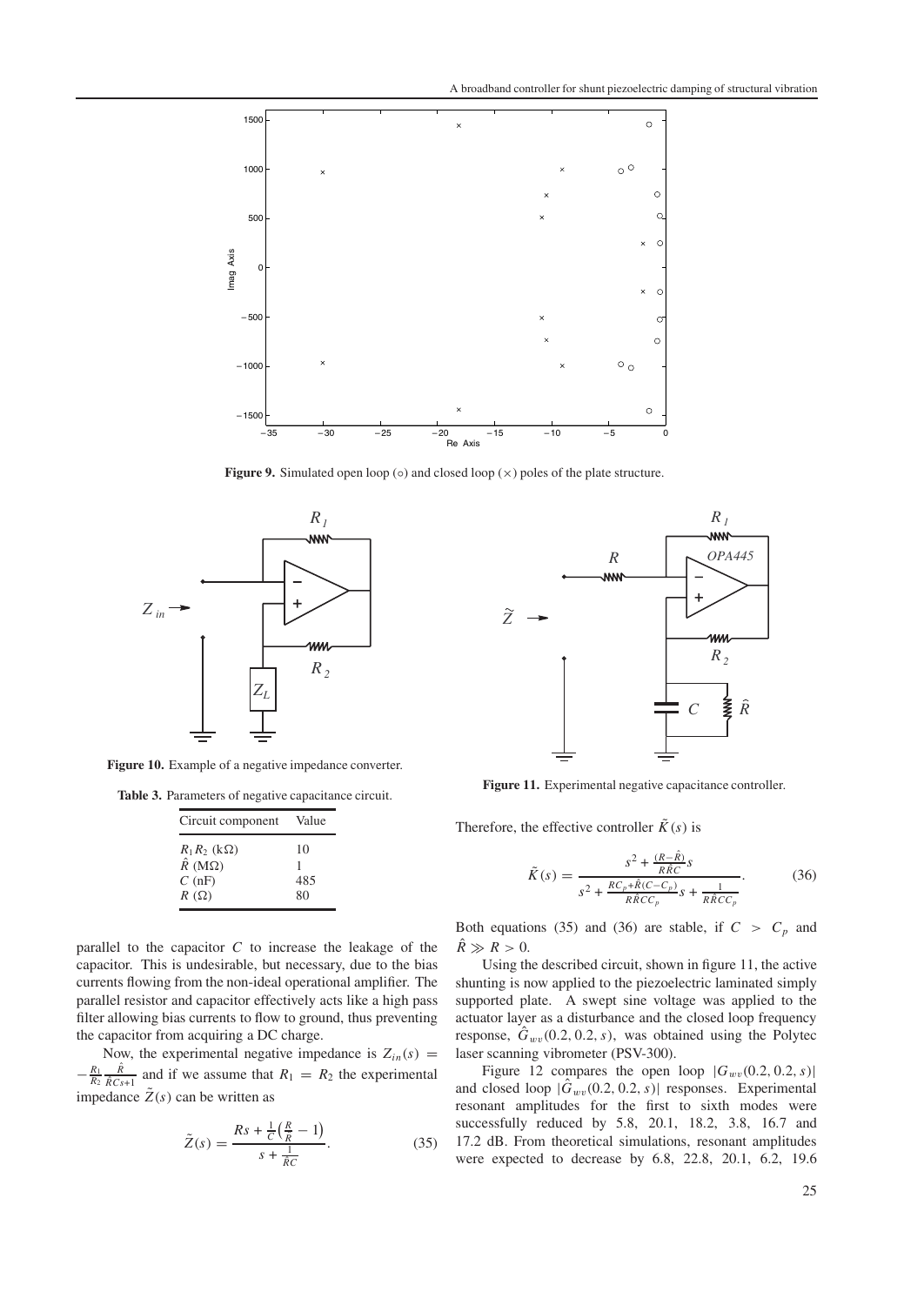

**Figure 12.** Experimental response:  $|G_{wv}(0.2, 0.2, s)|$  system  $(- \cdot -)$  and  $|\hat{G}_{wv}(0.2, 0.2, s)|$  system  $(- \cdot -)$ .



**Figure 13.** Gain and phase margin of  $G_{vv}(j\omega)\tilde{K}(j\omega)$ .

and 22.4 dB, respectively. Overall, the experimental and simulated results closely agree, therefore validating the proposed negative capacitance controller.

#### **7. Stability and robustness of the closed loop system**

In section 5, the proposed negative capacitance controller is classified as an active shunt. Therefore, stability and robustness issues need to be addressed for the closed

loop system. In this section we will demonstrate that implementation of the proposed negative capacitance controller results in a closed loop system that has good robustness properties.

To determine the gain and phase margin of the closed loop system, the experimental frequency response for the  $G_{vv}(j\omega)$ was captured using a Hewlett Packard spectrum analyzer (33120A). The true experimental controller response  $\tilde{K}(\mathfrak{j}\omega)$ is impossible to obtain due to the physical nature of the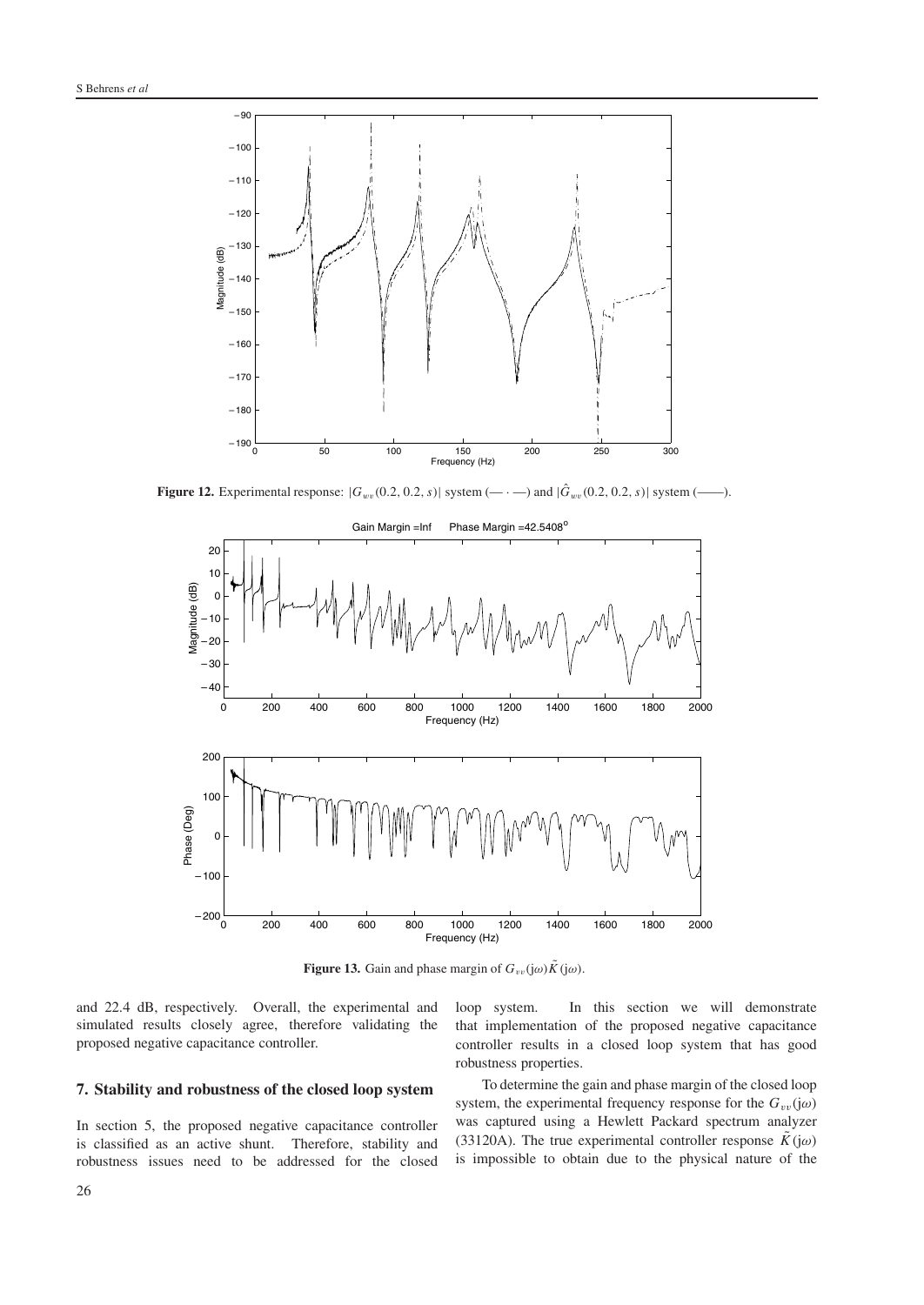

**Figure 14.** Simulated response: (a) original system, (b) poles moved −2% from the original system, and (c) poles moved +2% from the original system.  $|G_{wv}(0.2, 0.2, s)|$  system  $(-,-)$  and  $|\hat{G}_{wv}(0.2, 0.2, s)|$  system  $(-,-)$ . Note the simulated gain and phase margin of  $G_{vv}(j\omega)K(j\omega)$  of subfigure (a)–(c).

piezoelectric layer. Therefore, a simulated controller (36) with appropriate experimental parameters as in table 3, was used to determine the  $G_{vv}(j\omega)\tilde{K}(j\omega)$ . Figure 13 illustrates the magnitude–phase response for  $G_{vv}(j\omega)\tilde{K}(j\omega)$ .

From  $G_{vv}(j\omega)\tilde{K}(j\omega)$  frequency response, shown in figure 13, the gain and phase margin are found to be  $\infty$  and 42.5408° (at 89.855 Hz) respectively. If the resonance frequencies  $\omega_{mn}$  of the structure are shifted due to environmental conditions, or perhaps other reasons, the closed loop system will have acceptable robustness.

As an aside, it should be noted that the proposed negative capacitance controller is capable of damping modally dense structures, as shown in figure 12, for the fourth and fifth modes. Also, the control scheme is virtually immune to variations in structural dynamics since it is not tuned into any specific resonance frequency. This is in contrast to previous *passive* shunt networks [9, 10, 16, 17], which are generally sensitive to climatic variations in the resonance frequencies of the underlying structure. This was verified by shifting the simulated resonance frequencies  $\pm 2\%$  from the original frequencies. Simulated results shown in figure 14, assuming  $Z(s) = \frac{(485 \text{ nF})(80 \Omega)s-1}{(485 \text{ nF})s}$  for all subfigures, show that the performance of the system is not severely deteriorated by changing resonance frequencies of the base structure. Also, note the appropriate simulated  $G_{vv}(j\omega)K(j\omega)$  gain and phase margin for each system, as indicated on each subfigure of figure 14.

#### **8. Conclusion**

The 'negative capacitance controller' has been introduced as an alternative method of reducing structural vibrations, compared

to passive shunt techniques. In the paper we have attempted to clarify that the negative capacitance controller is, in fact, an 'active shunt'. The effect of the negative capacitance controller was studied theoretically and experimentally on a simply supported plate structure. While achieving comparable performance to passive techniques, the negative capacitance controller is capable of damping multiple modes, requires simple circuitry, is less sensitive to environmental conditions, is relatively robust and is capable of damping modally dense structures, i.e. broadband damping.

#### **Acknowledgments**

This research was supported by the Center for Integrated Dynamics and Control (CIDAC) and the Australian Research Council (ARC).

#### **References**

- [1] Behrens S 2001 Passive and semi-active vibration control of piezoelectric laminates *Master's Thesis* The University of Newcastle, Australia
- [2] Behrens S, Fleming A J and Moheimani S O R 2001 New method for multiple-mode shunt damping of a structural vibration using a single piezoelectric transducer *Proc. SPIE: Smart Structure and Materials 2001: Damping and Isolation; Proc. SPIE* **4331** 239–50
- [3] Behrens S and Moheimani S O R 2000 Optimal resistive elements for multiple mode shunt damping of a piezoelectric laminate beam *Proc. IEEE Conf. on Decision and Control (Sydney, Australia, Dec. 2000)* pp 4018–23
- [4] Behrens S and Moheimani S O R 2002 Current flowing multiple mode piezoelectric shunt dampener *Proc. SPIE: Smart Structure and Materials: Damping and Isolation (March 2002); Proc. SPIE* **4697** 217–26